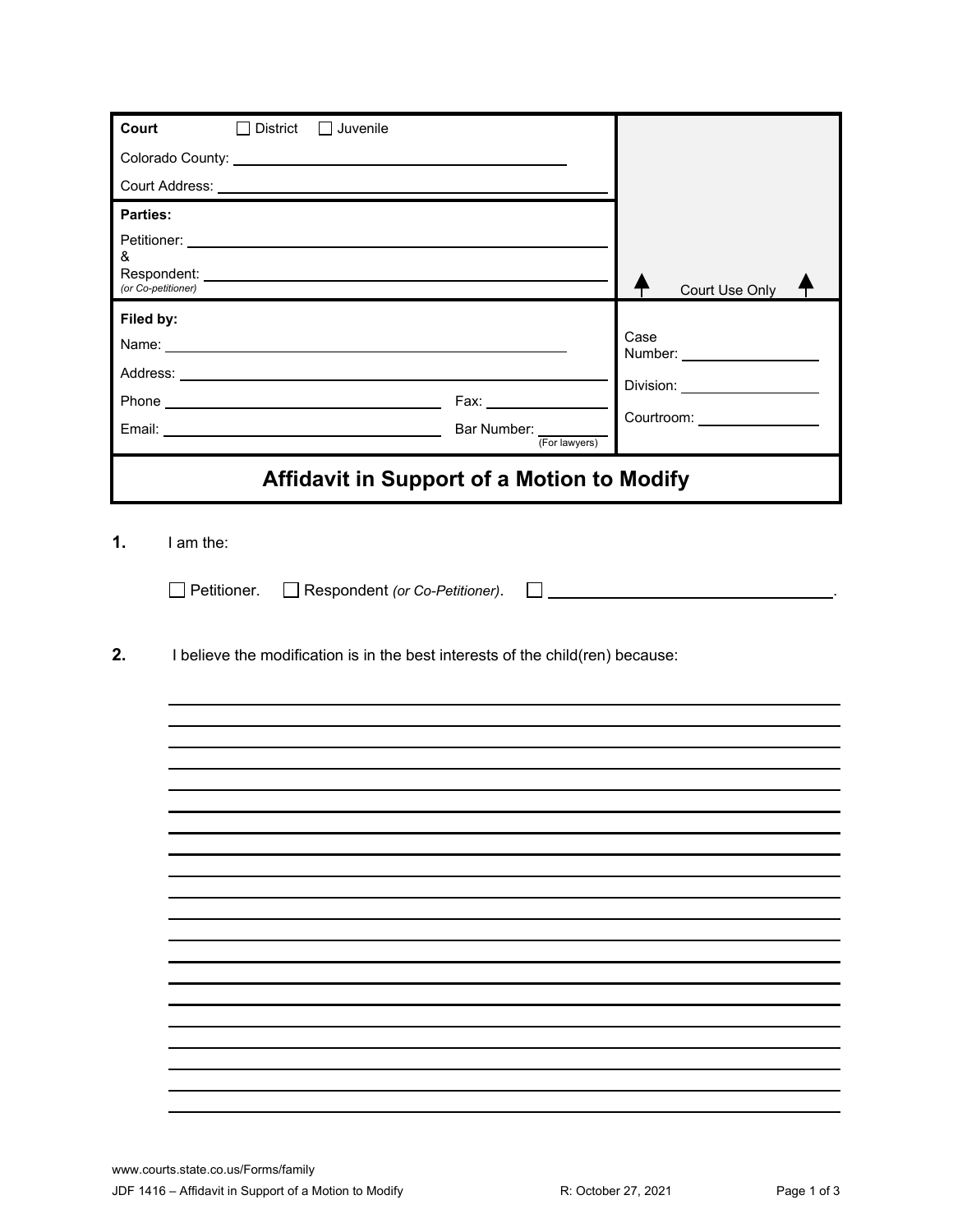## **3. Certificate of Service**

L

| other parties by:    |                                                                                      |
|----------------------|--------------------------------------------------------------------------------------|
| <b>Hand Delivery</b> | Colorado Courts E-Filing (where available)<br>(www.jbits.courts.state.co.us/efiling) |
| Email or Fax to:     |                                                                                      |
|                      | Regular Mail, addressed to: (Name, full mailing address.)                            |
|                      |                                                                                      |
|                      |                                                                                      |
|                      |                                                                                      |